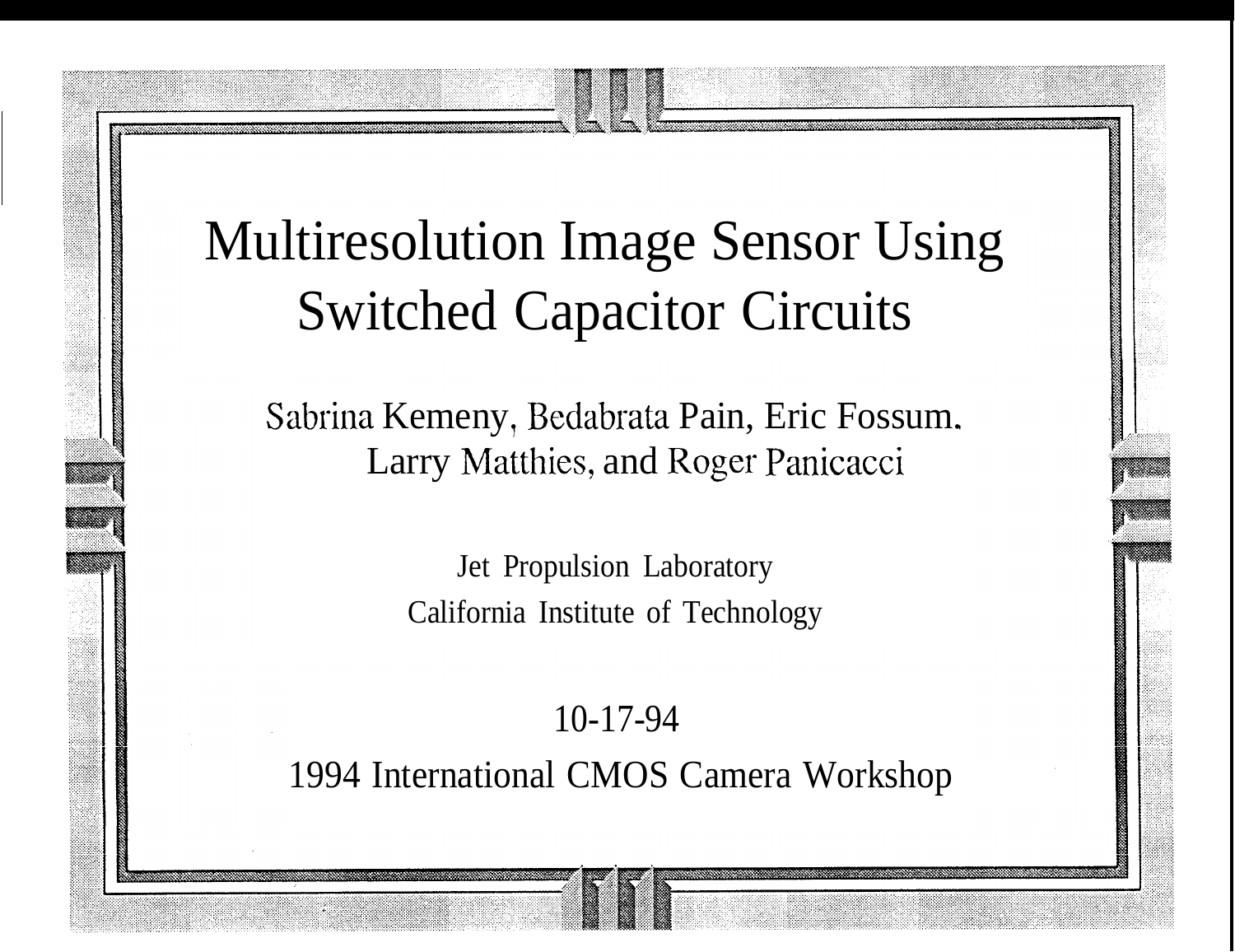#### Multiresolution APS HOL

### Mu tresoution Readow Sensor: Pyrami<sup>c</sup> Reacout

 $\mathbf{u}$  .



# Read Out Array at Pesired Resolution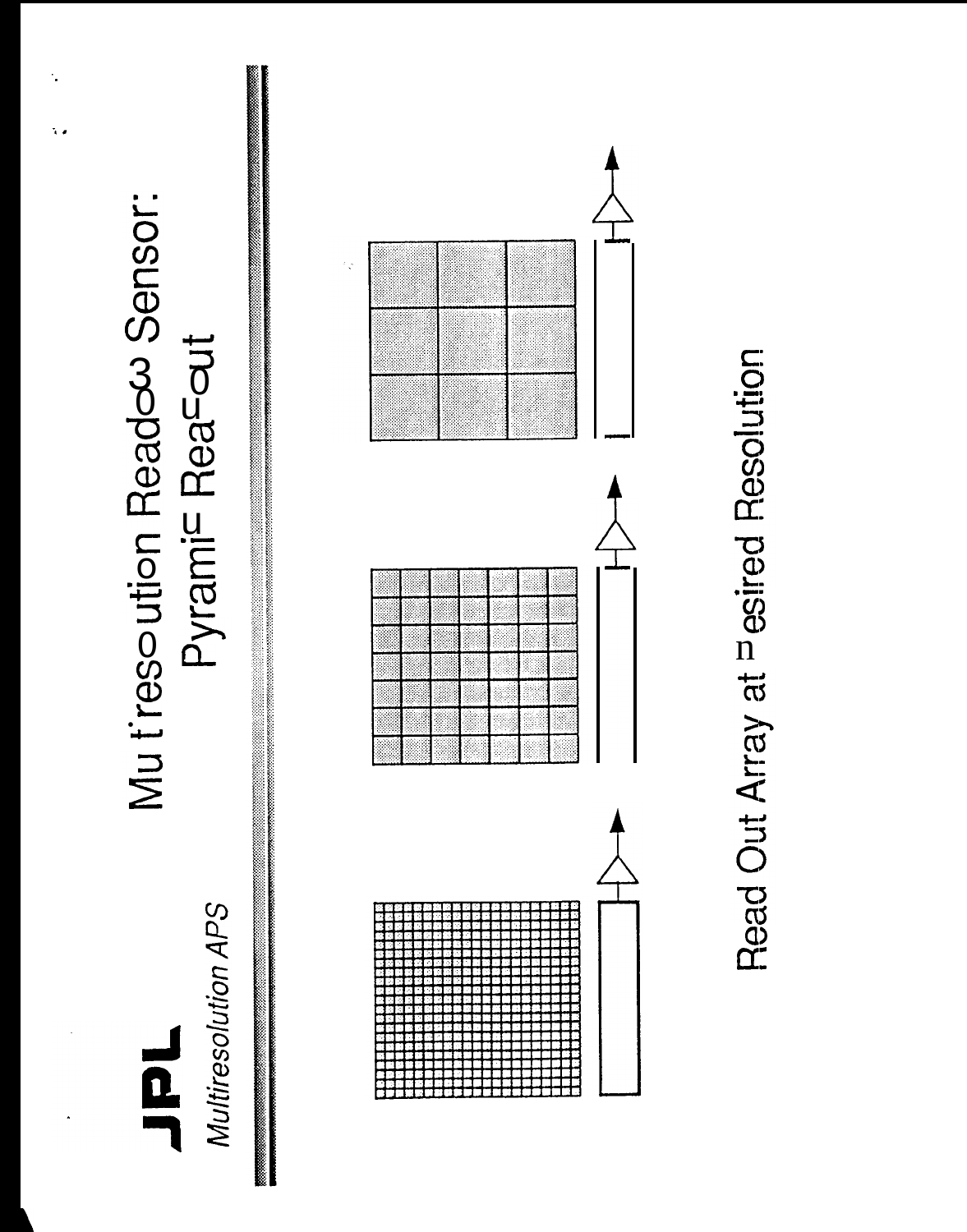#### **Multiresolution Readout Sensor: Window Readout**



#### Applications

- **Autonomous Navigation**
- Pattern Recognition
- Target Tracking

**JPL** 

**Multiresolution APS** 

- Progressive Transmission of Compressed Images
- Biological Vision Modeling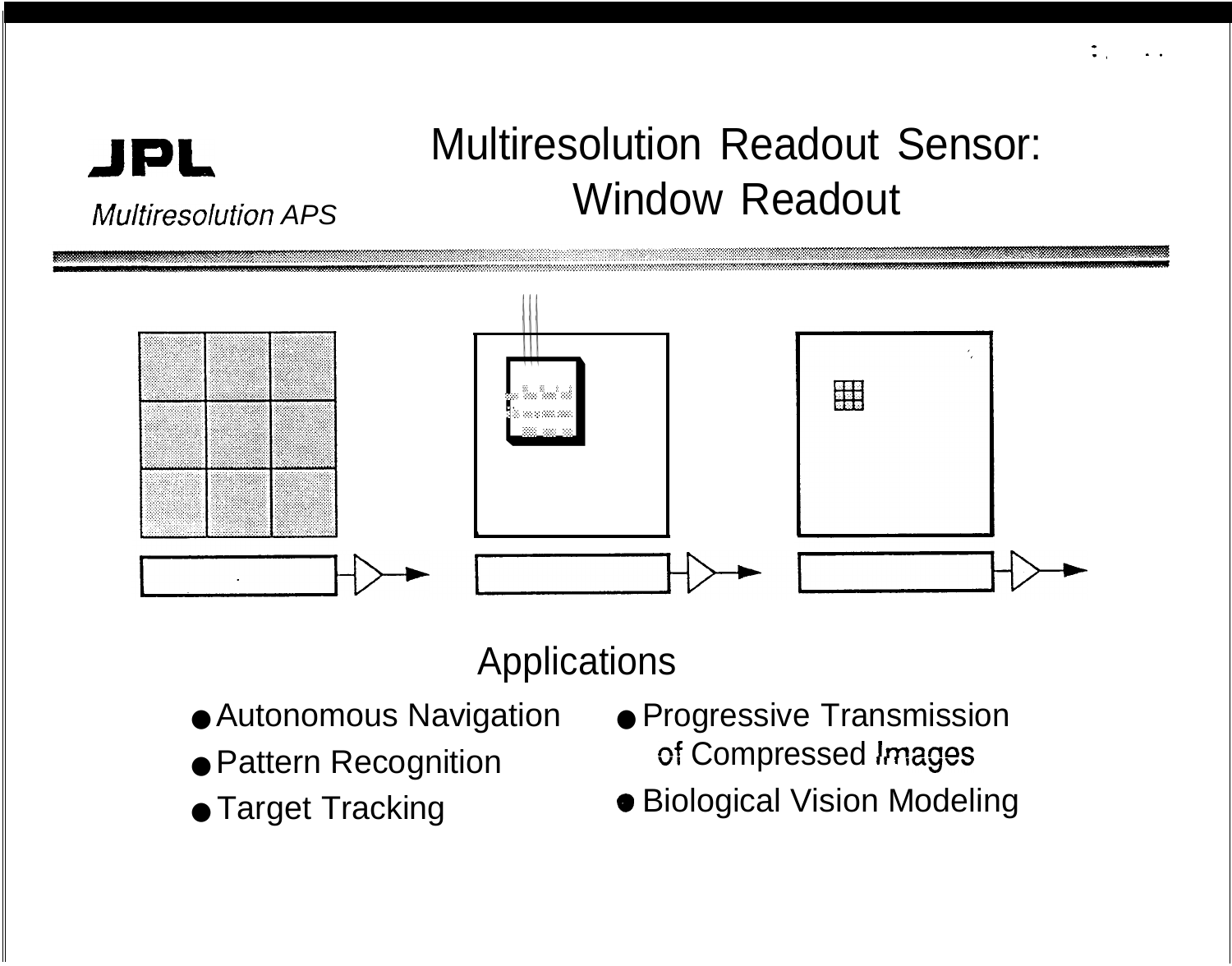#### Multiresolution APS ー<br>0<br>1

## Spatia y Para e Approach

**The Committee of the Committee Committee Committee Committee Committee Committee Committee Committee** 

photodiode area



active circuit area



- Photodiodes interconnected through a set of programmable switches • Capacitance sca as nearly with increasir g area realizing block

Buibeala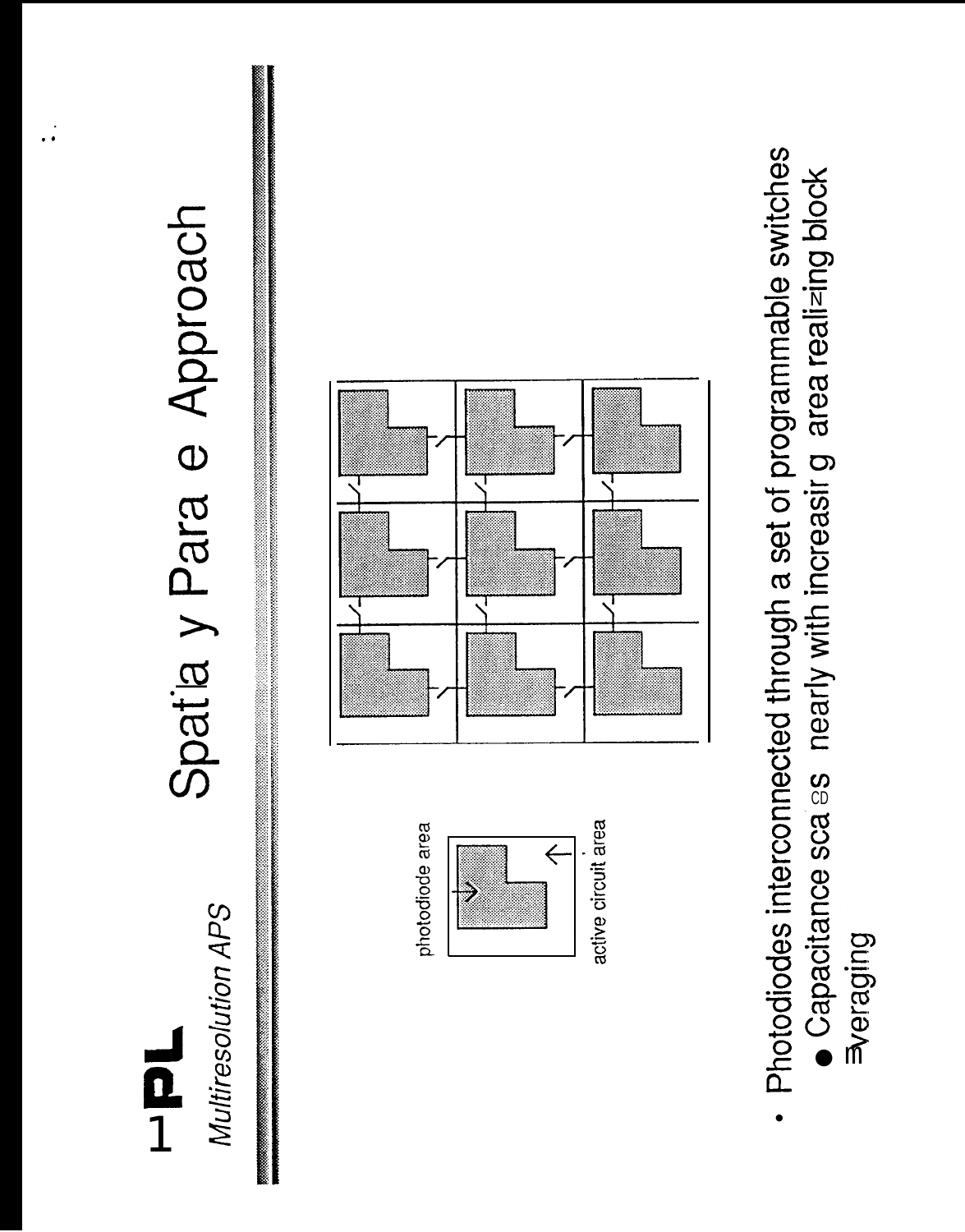#### **JPL Multiresolution APS**

#### **Column Parallel Approach**



Parallel block averaging of kernels followed by serial readout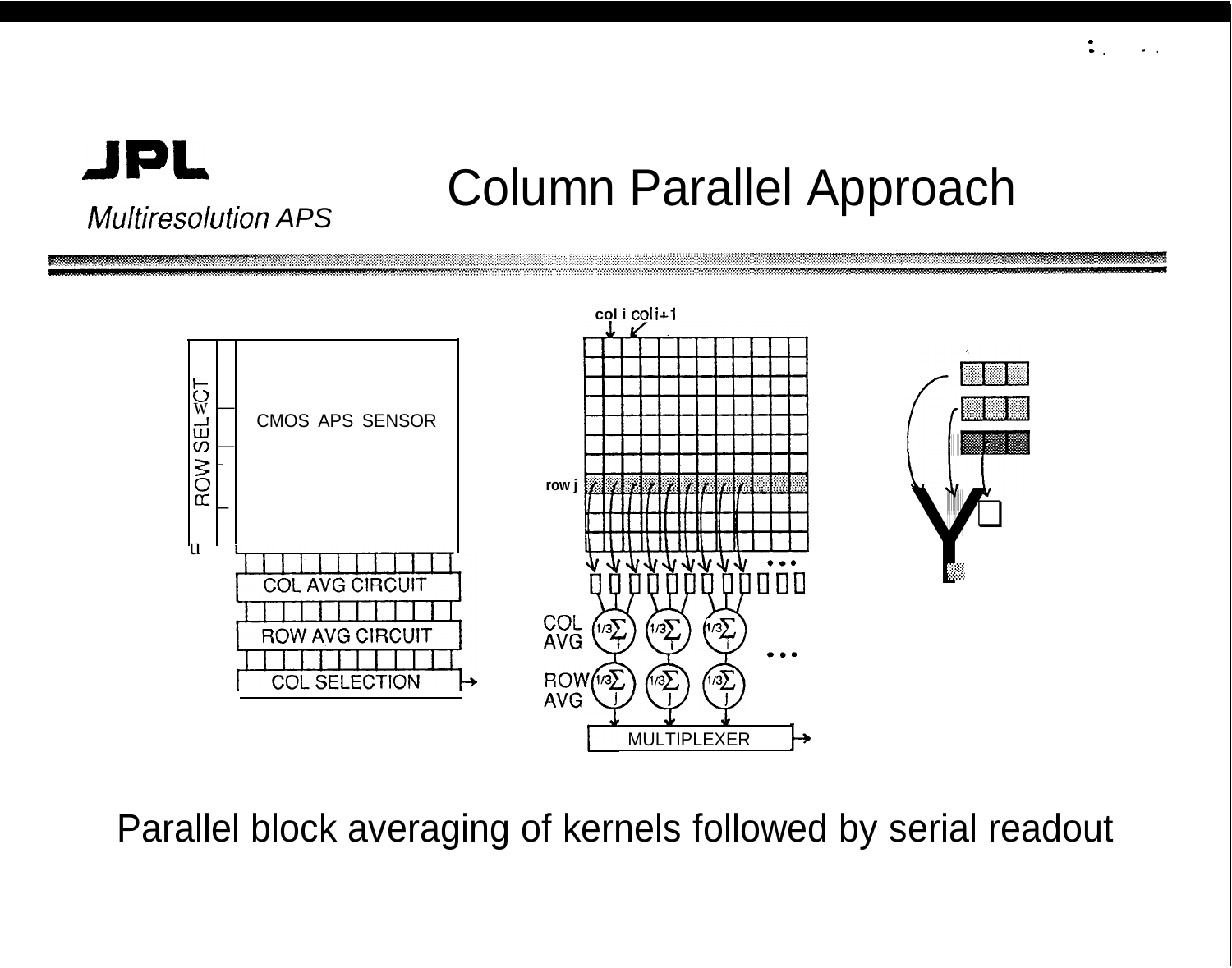#### JPL **Switched Capacitor Implementation Multiresolution APS**

 $\bullet$ 

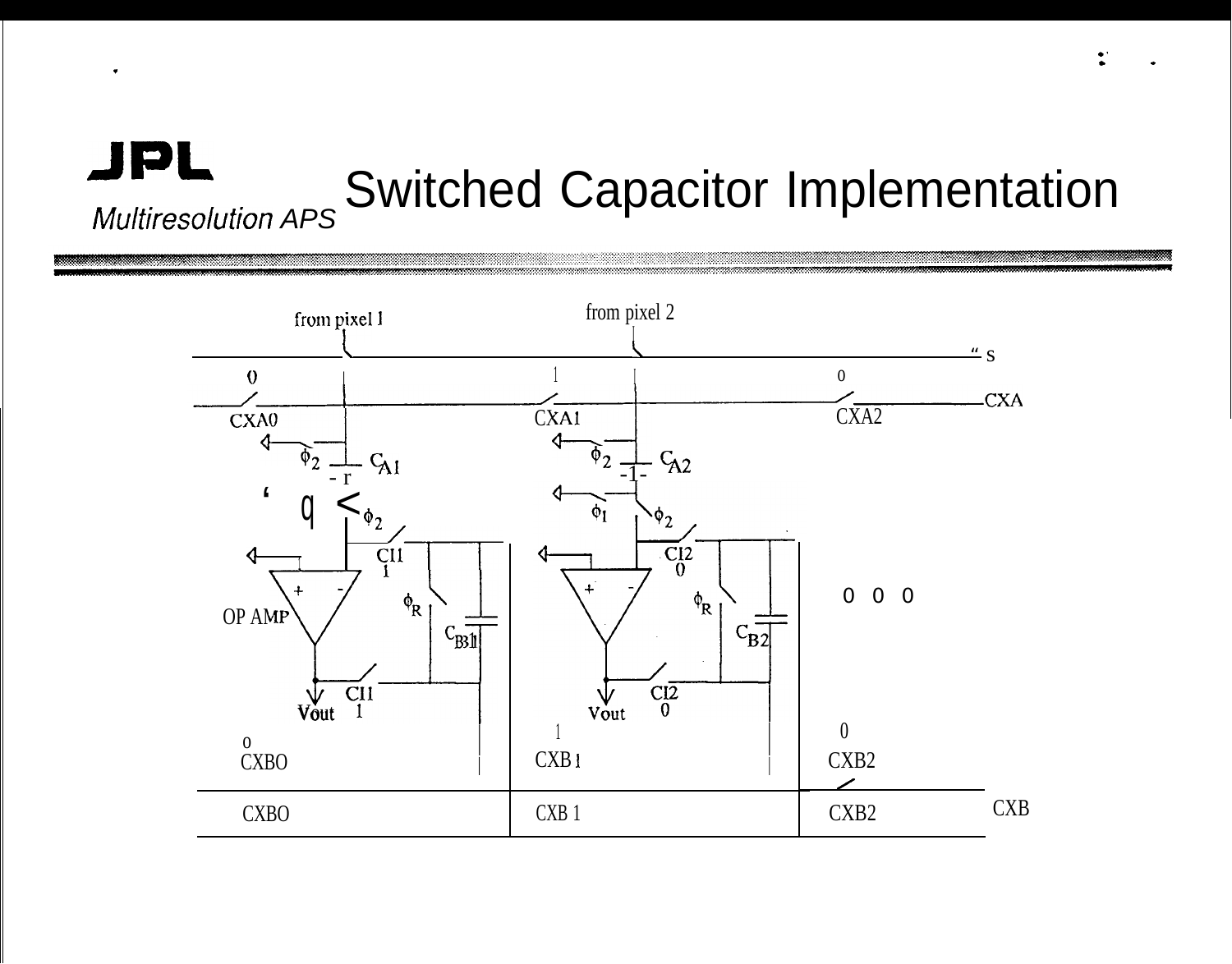### $\frac{1}{2}$

Multiresolution APS

**Contract of Security Assessment Property Contract** 

## Projectse Soecifications and Performance

Array Size:

P xel size:

P ocess:

Fi factor:

Prog ammable Window Size:

 $m \geq n$ 

 $n,m = 1 \dots,256$ 

a rows x m columns

2 um CMOS

30 %

256 x 256

 $19.2 \mu m$ 

e.g. 64 × 64 Full esolution Frame Rate:

Lower esolution

 $(33.3 \text{ms}/4 + 4(8 \text{µs})\cdot 1 = 1 9.7 \text{ Hz}$  $\{\mathsf T_{\sf f}/\mathsf n + \mathsf n(\mathsf{sma\ overhead})\}^{-1}$ 

 $3P = Hz$   $(T_f = 33.3ms)$ 

 $\frac{m}{75}$ 

Dynamic Range: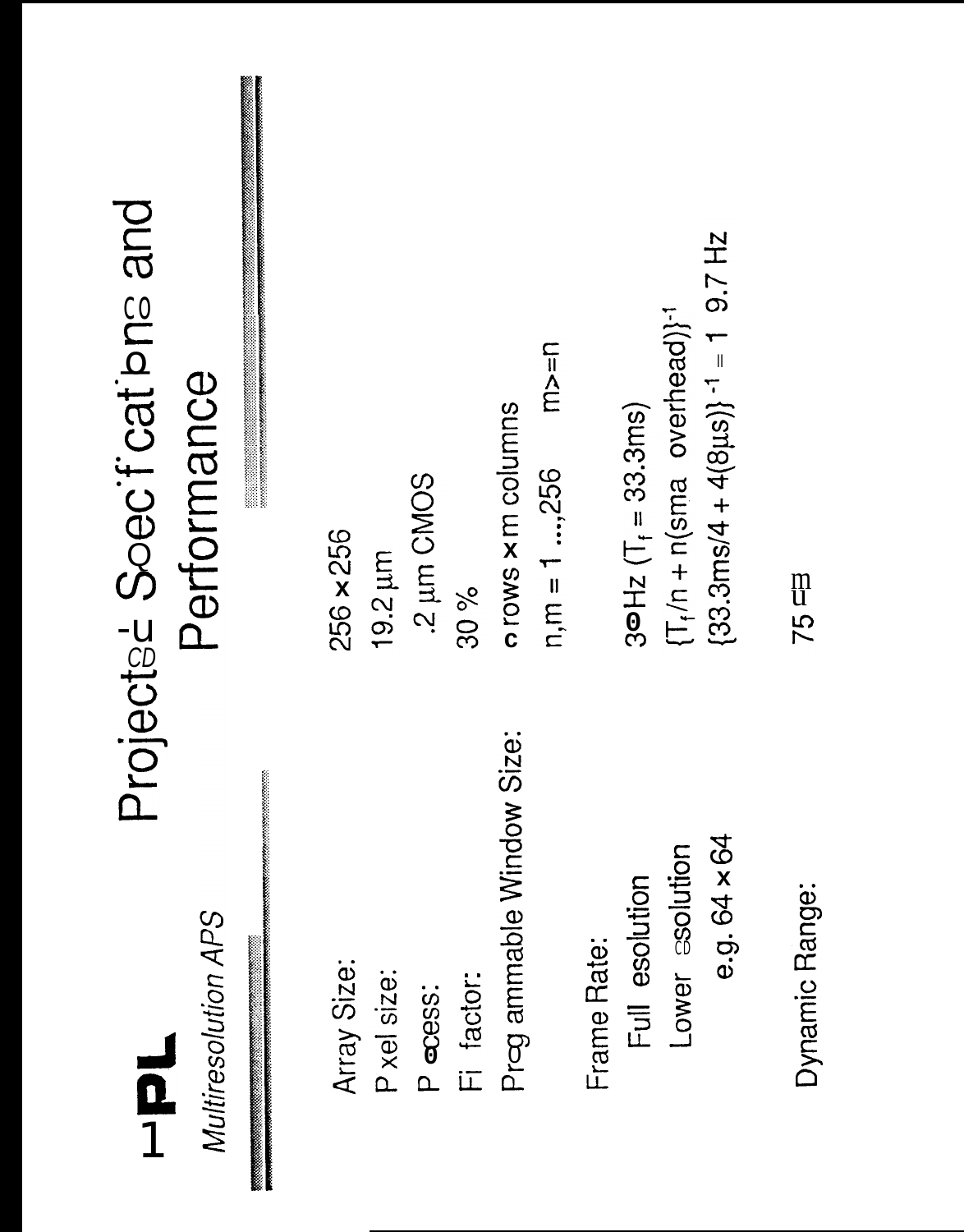#### Multiresolution APS  $\frac{1}{2}$

## Recursion Relation

Vout  $k$ ) =  $\frac{k!}{k}$  Vout ( $k - \frac{C_{Ai}}{k}$  Vin ( $k$ )<br> $\sum_{i=1}^{k} C_{Bi}$ where k is the cycle index and n is the kernel size  $\overline{V}_{k,n}=1\,/\,n\sum_{j=1}^n\,V_{kj}$  $\sum_{i=1}^{n-1} C_{Bi}$  $\operatorname{Vir}(k) = \overline{V}_{k,\circ}$ 

$$
2 \times 2 \text{ Example}
$$
  
\n
$$
V_{\text{out}(2)} = \frac{1}{2} V_{\text{out}(1)} + \frac{1}{2} V_{2.2}
$$
  
\n
$$
V_{\text{out}(0)} = \frac{0}{1} V_{\text{out}(0)} + \frac{1}{1} V_{1.2}
$$
  
\n
$$
V_{\text{out}(2)} = 0
$$
  
\n
$$
V_{\text{out}(2)} = \frac{1}{2} V_{1.2} + \frac{1}{2} V_{2.2}
$$
  
\n
$$
= \frac{1}{2} (V_{1.1} + V_{1.2}) + \frac{1}{2} (V_{2.1} + V_{2.2})
$$
  
\n
$$
= \frac{V_{1.1} + V_{1.2} + V_{2.1} + V_{2.2}}{4}
$$